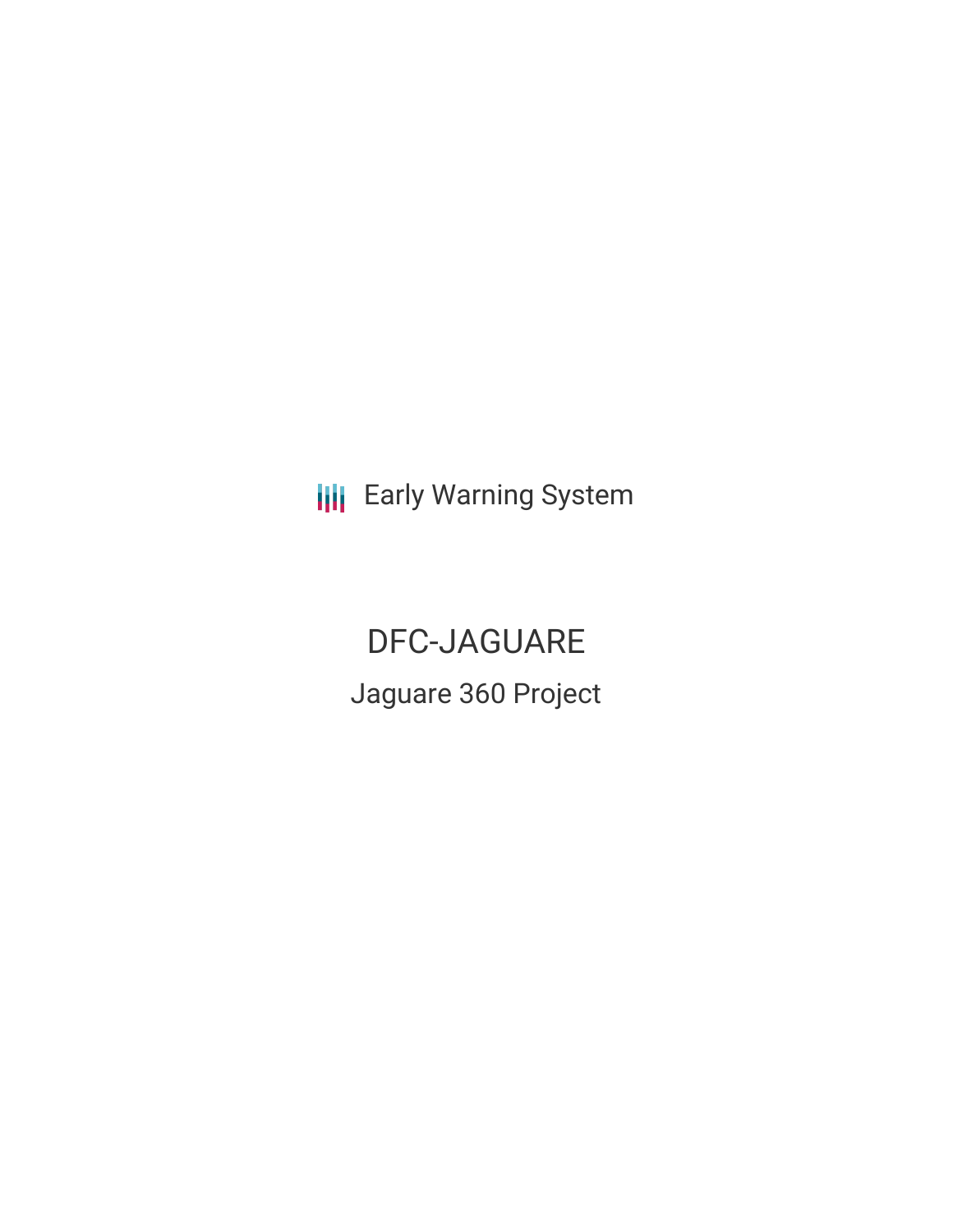

## **Quick Facts**

| <b>Countries</b>              | Brazil                                                 |
|-------------------------------|--------------------------------------------------------|
| <b>Financial Institutions</b> | US International Development Finance Corporation (DFC) |
| <b>Status</b>                 | Proposed                                               |
| <b>Bank Risk Rating</b>       | A                                                      |
| <b>Borrower</b>               | Peninsula Investments Group IV LP                      |
| <b>Sectors</b>                | Construction, Infrastructure                           |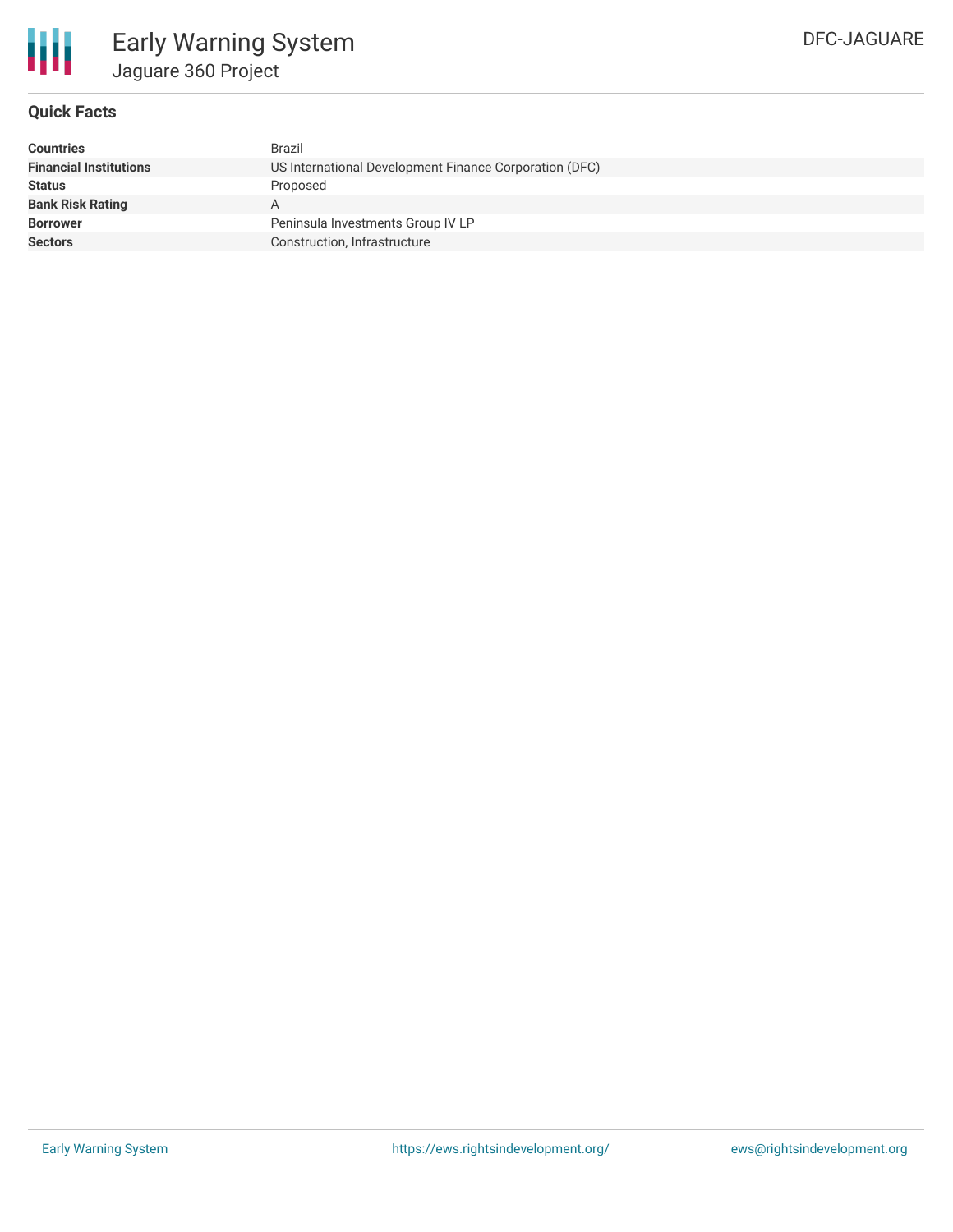

### **Project Description**

The Project involves the construction of seven residential building complexes built on a 56,578 m<sup>2</sup> site. When finished, the Project will have 27 towers with 10 floors each, for a total of 2,903 residential units with an average unit size of 39 m<sup>2</sup>, as well as 1,742 parking spaces. The surrounding areas are primarily commercial and/or industrial areas. There are some, limited residential areas within the Project's area of influence. It is estimated that 600 temporary workers will be hired for the construction phase.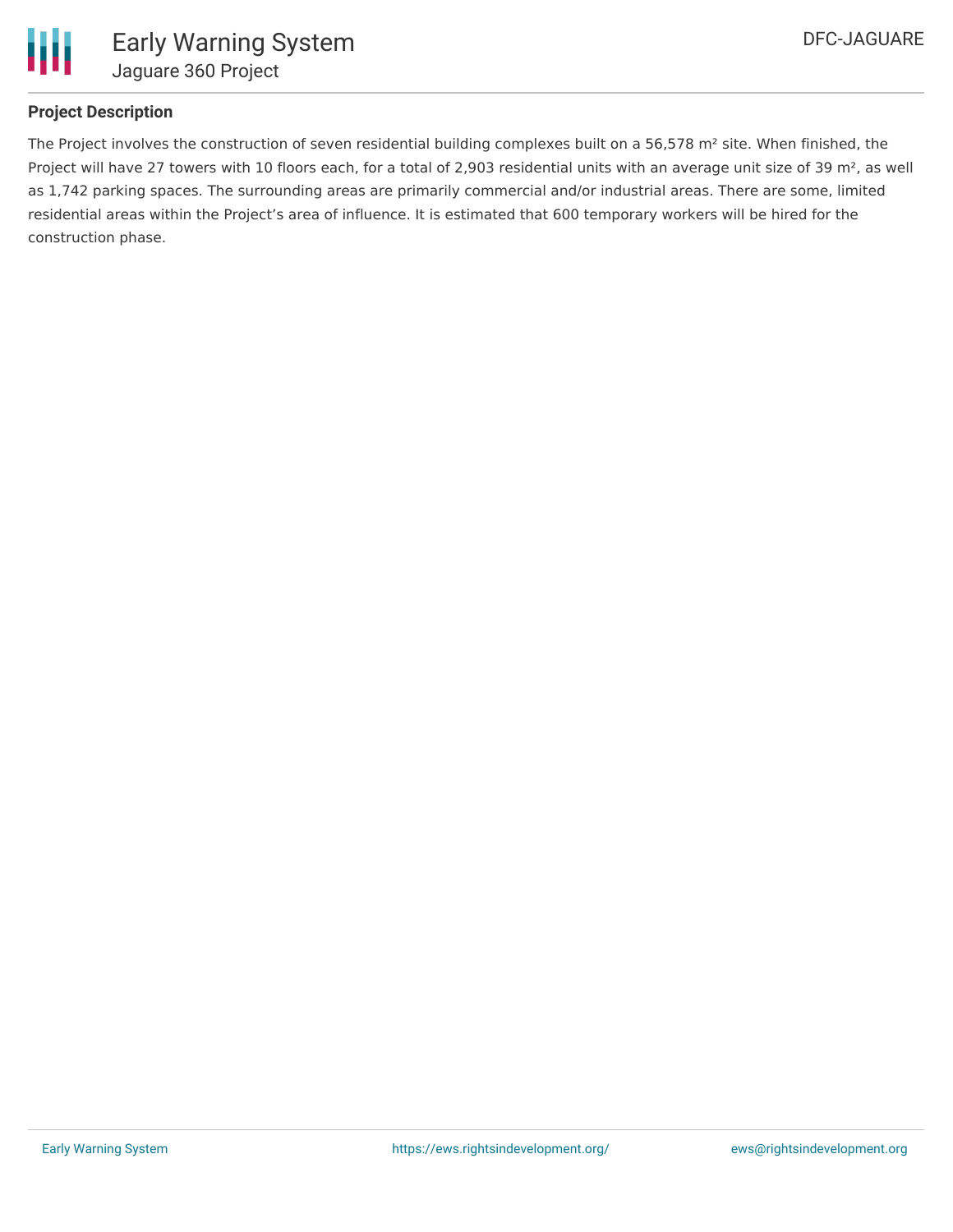

### **Investment Description**

US International Development Finance Corporation (DFC)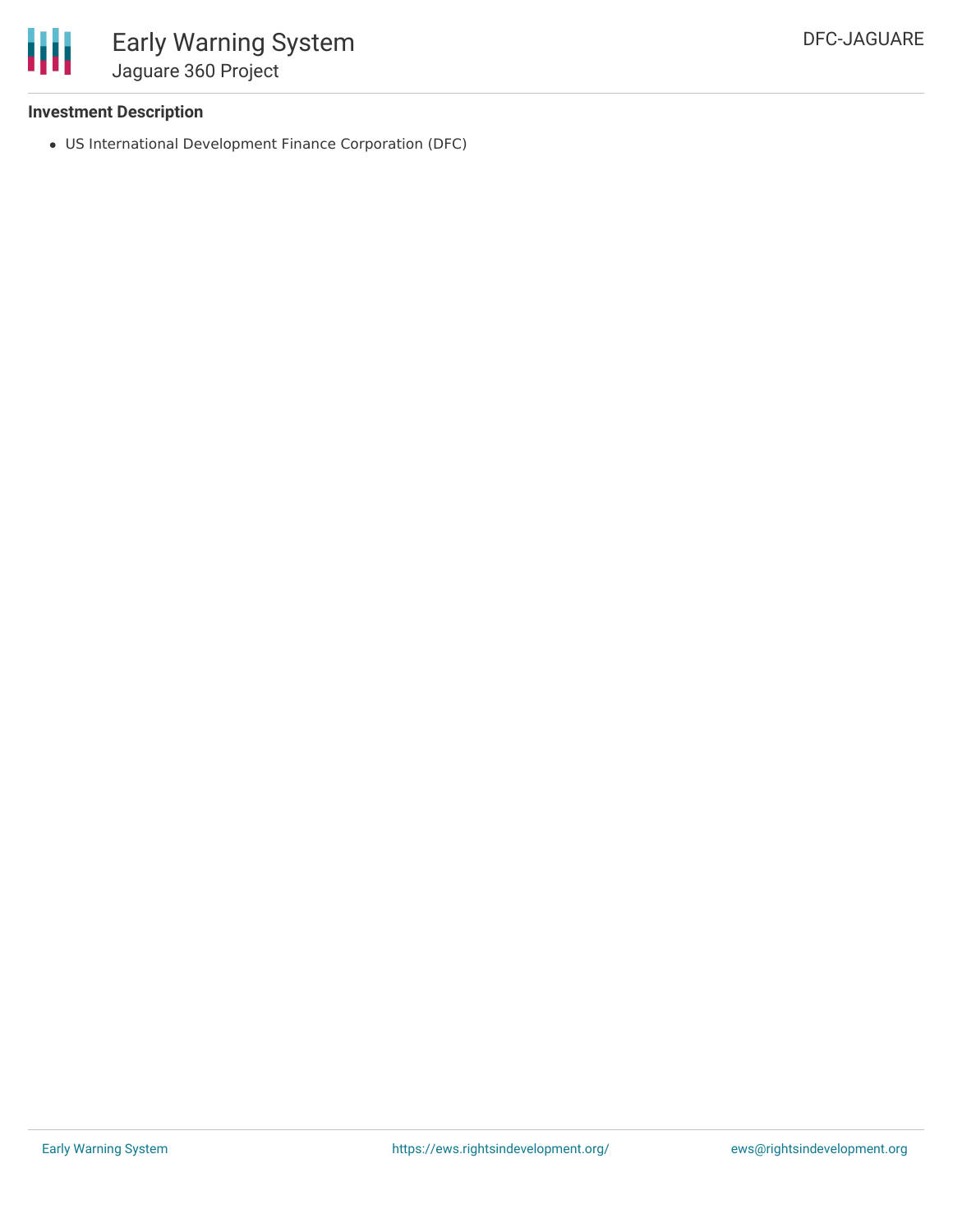

#### **Contact Information**

#### **ACCESS TO INFORMATION**

Unlike many other development finance institutions, DFC does not currently have an access to information policy.

Under the United States Freedom of Information Act (FOIA), DFC is obliged to respond to reasonably formulated requests for Agency records. However, DFC may apply exemptions from release to certain types of information and may charge fees in responding to requests. DFC has a designated FOIA officer who is trained in how to respond to requests and implement the law. You can learn more about filing a FOIA request at: <https://www.dfc.gov/foia>.

# **ACCOUNTABILITY MECHANISM OF THE UNITED STATES INTERNATIONAL DEVELOPMENT FINANCE CORPORATION (DFC)**

The Office of [Accountability](https://www.dfc.gov/who-we-are/office-accountability) is an independent office that addresses complaints about environmental or social issues related to DFC-supported projects. The office provides communities an opportunity to have concerns independently reviewed and addressed. If you submit a complaint to the Office of Accountability, it may assist you by either seeking to address your problems by facilitating a problem solving dialogue between you and those implementing the project and/or investigating whether the DFC complied with its policies to prevent environmental, social, human rights, and labor harms.

You can find more information about the Office of Accountability at: <https://www.dfc.gov/who-we-are/office-accountability>.